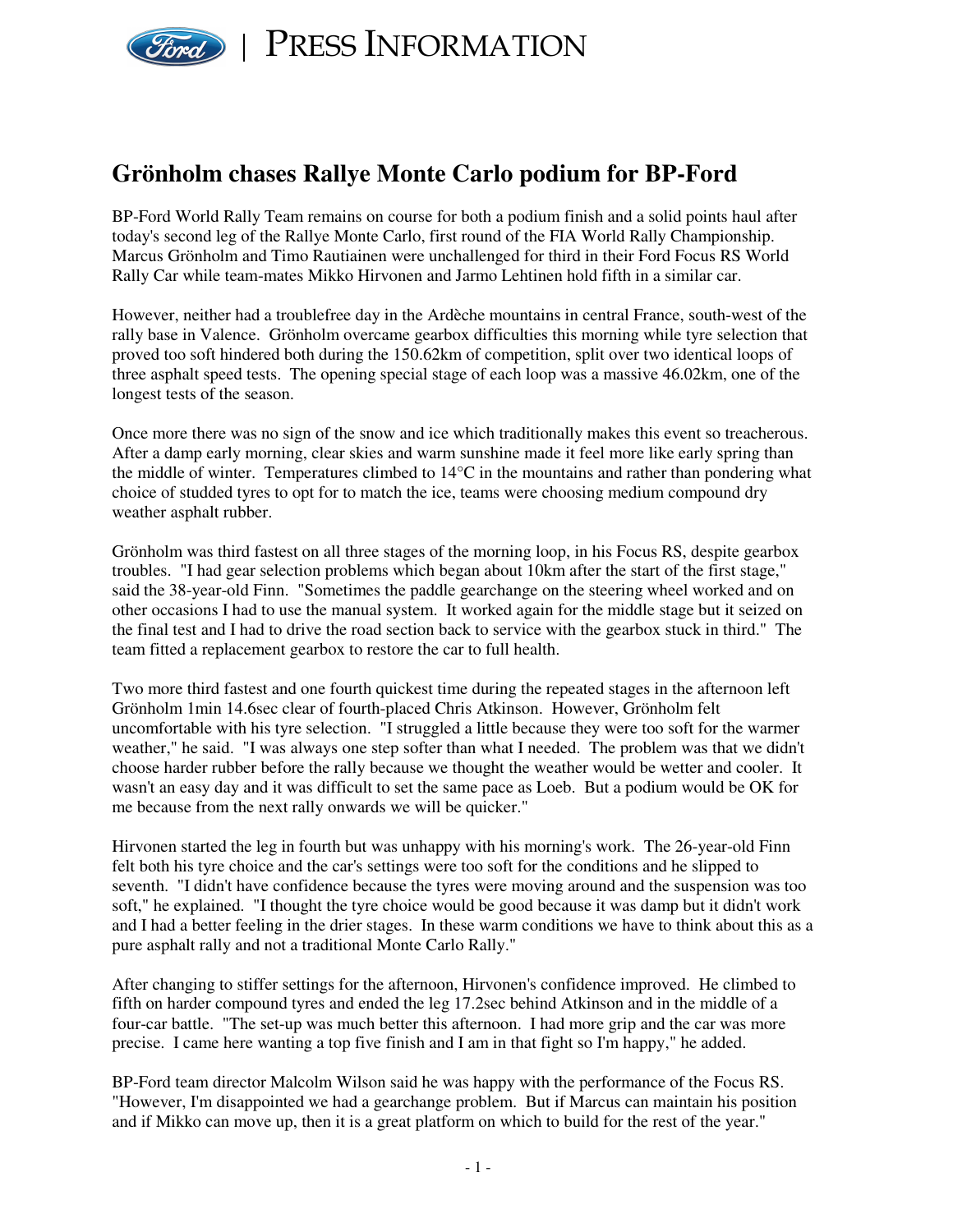

PRESS INFORMATION

### **News from our Rivals**

World champion Sébastien Loeb (Citroen) extended his overnight advantage from 23.9sec to 25.2sec but there was more to the day than that. Team-mate Dani Sordo blitzed the long stage more than 16sec quicker than the Frenchman and ended the morning just 6.6sec behind. However, Loeb repaid the compliment on the re-run this afternoon to claw back more than 17sec, despite missing a braking point and side-swiping a bridge. Each driver won three stages. Behind Grönholm, Chris Atkinson (Subaru) climbed to fourth, the Australian impressing on his first asphalt event in the team's 2006 car. Toni Gardemeister (Mitsubishi) moved up to sixth, but Petter Solberg (Subaru) lost time this morning on tyres that were too hard and slipped to ninth, before recovering to seventh. Manfred Stohl (Citroen) climbed to fifth but a broken front brake calliper on stage six left rear brakes only and he lost two minutes during the afternoon, sliding to 11th. Xevi Pons (Mitsubishi) retired in the opening stage with a broken gearbox.

### **Tomorrow's Route**

The final leg takes competitors further north into the Haute-Loire region. After leaving Valence at 06.00 drivers tackle two identical loops of three stages, split by a return to the city for late morning service. The middle test of each group is the classic 25.93km St-Bonnet-le-Froid, a legendary Monte Carlo stage. Drivers tackle 128.72km of competition before a free transit section to Monaco ahead of Sunday morning's super special stage around the harbour area of the Grand Prix circuit.

### **Leaderboard after Leg 2**

| 1. S Loeb/D Elena             | F          | Citroen C <sub>4</sub> | $1hr 57min 41.1sec$    |
|-------------------------------|------------|------------------------|------------------------|
| 2. D Sordo/M Marti            | E          | Citroen C <sub>4</sub> | 1hr 58min 06.3sec      |
| 3. M Grönholm/T Rautiainen    | <b>FIN</b> | <b>Ford Focus RS</b>   | 1hr 58min 56.8sec      |
| 4. C Atkinson/G MacNeall      | <b>AUS</b> | Subaru Impreza         | $2hr$ 00 $min$ 11.4sec |
| 5. M Hirvonen/J Lehtinen      | <b>FIN</b> | <b>Ford Focus RS</b>   | 2hr 00min 28.6sec      |
| 6. T Gardemeister/J Honkkanen | <b>FIN</b> | Mitsubishi Lancer      | 2hr 00min 35.3sec      |
| 7. P Solberg/P Mills          | N          | Subaru Impreza         | 2hr 00min 46.7sec      |
| 8. J Kopecky/F Schovanek      | CZ.        | Skoda Fabia            | $2hr$ 01 $min$ 26.6sec |
| 9. J-M Latvala/M Anttila      | <b>FIN</b> | <b>Ford Focus RS</b>   | 2hr 01min 53.2sec      |
| 10 J-M Cuoq/D Marty           | F          | Peugeot 307            | $2hr$ 02 $min$ 12.1sec |

## **Stage Times**

Stage 3: 1. Sordo 29min 43.4sec**;** 2. Loeb + 16.2; **3. Grönholm + 17.7;** 4. Atkinson + 20.1; 5. Gardemeister + 26.7; 6. Stohl + 31.3; **9. Hirvonen + 58.1.** Overall: 1. Loeb 53min 29.5sec; 2. Sordo + 7.7; **3. Grönholm + 30.6;** 4. Atkinson + 1:04.0; 5. Gardemeister + 1:16.6; 6. Stohl + 1:16.8; **7. Hirvonen + 1:33.6.**

Stage 4: 1. Loeb 9min 39.3sec**;** 2. Sordo + 0.1; **3. Grönholm + 3.7;** 4. P Solberg + 11.1; 5. Latvala + 12.3; **6. Hirvonen + 12.7.**

Overall: 1. Loeb 1hr 03min 08.8sec; 2. Sordo + 7.8; **3. Grönholm + 34.3;** 4. Atkinson + 1:20.3; 5. Stohl + 1:29.8; 6. Gardemeister + 1:31.9; **7. Hirvonen + 1:46.3.**